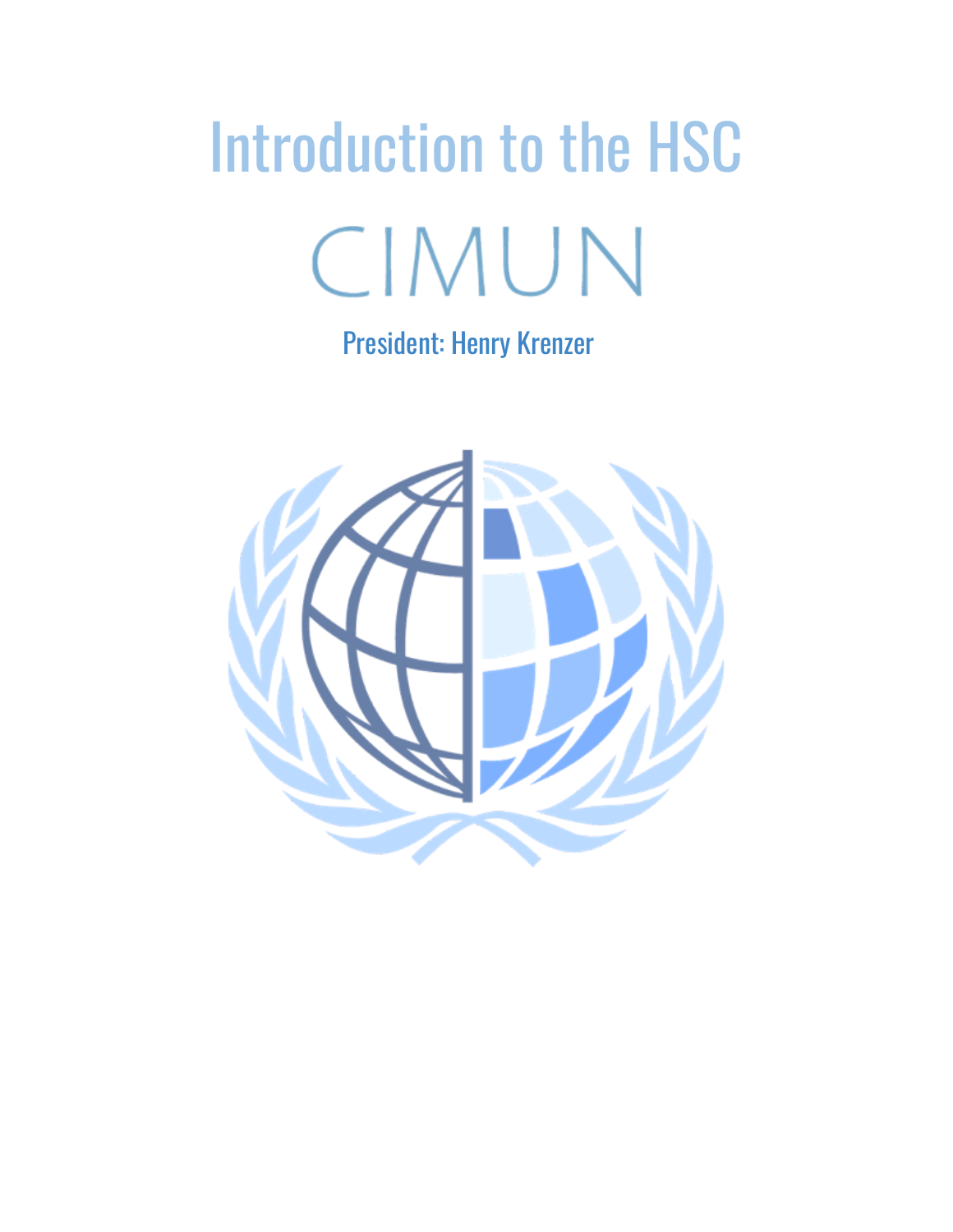## **About the President**

Dear delegates,

my name is Henry and I am 19 years old. I will be the President of this year's Historical Security Council and I am already looking forward to chairing it for three days. I am a senior in a high school near Frankfurt, Germany, and I am studying aerospace engineering at the same time. In my free time I like to do sports, I do everything from volleyball to triathlon. I have already attended several MUNs and served various roles, CIMUN is already my eighth MUN. Nevertheless, this MUN is something very unique for me because the Historical Security Council is a special challenge. I hope that together with you we can master this challenge and can make the three days as exciting as possible, and we all have a good time together. I look forward to meeting you all in fall.



All the best

Henry Krenzer President of the HSC